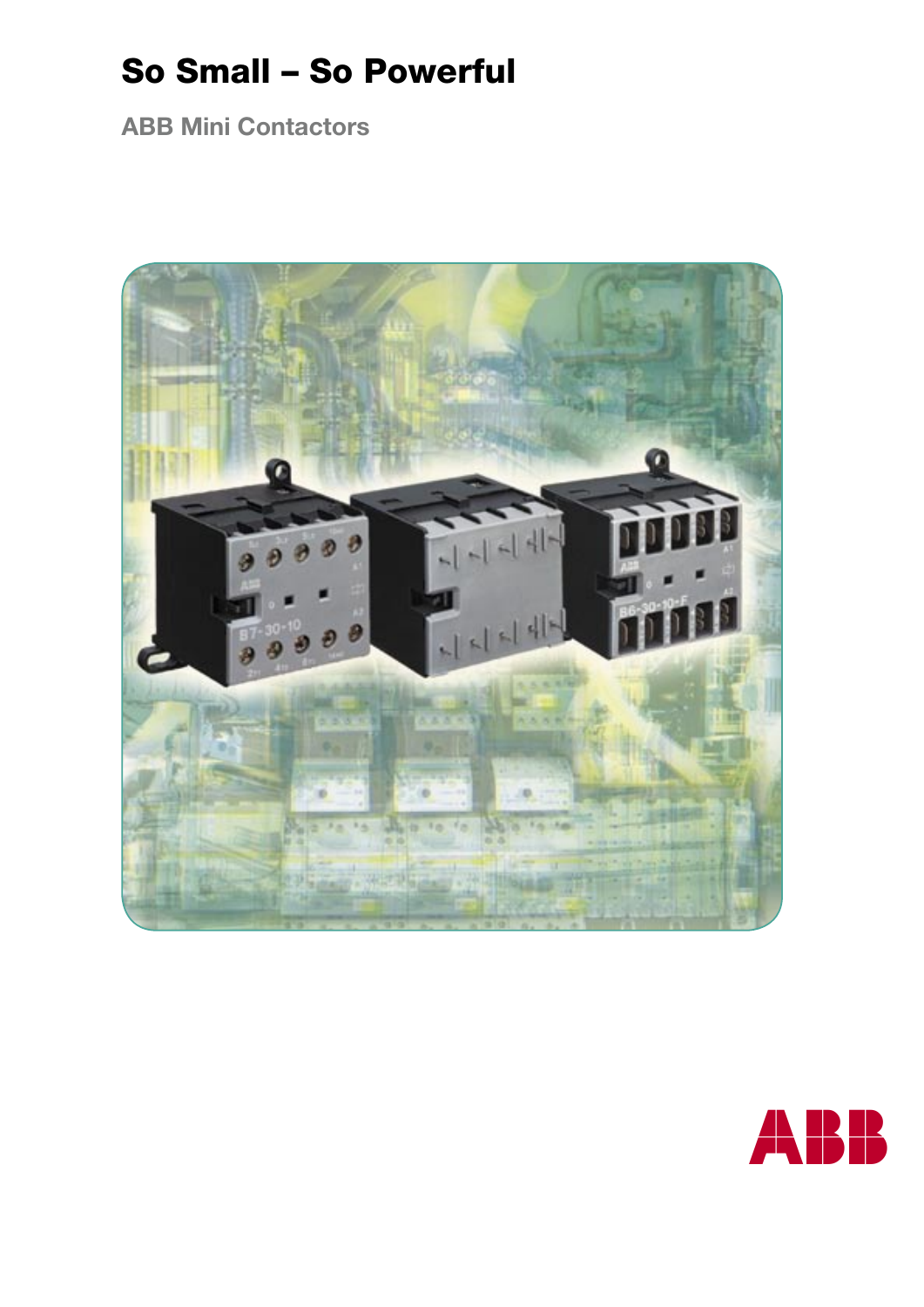Reliability, e. g. for air conditioning





4 U Tr

#### ABB Mini Contactors Series B Success story

Energy for motors, machines or other electrical components has to be reliably turned on and off often by remote control. In this case contactors are very important products to turn over the current for motors or other products which need energy.

The work must be done reliably otherwise danger can be imminent – either through unforeseen reactions within the electrical installation or through damage to the electrical equipment.

Reliability and safety are therefore a prerequisite in the choice of the right contactor. For the switching of applications that consume only small quantities of electrical energy the product program of ABB provides the mini contactors B6/B7.

The Series B from ABB is ideally suited for applications where space is at a premium. The B-contactors are the flattest on market and therefore can be used in special modular and compact applications.

The small dimensions, a wide range of coil supplies and a variety of versions within the model range provide customers with high flexibility in use for applications up to 5.5 kW.





Reliable also in important plants even under extreme operating conditions

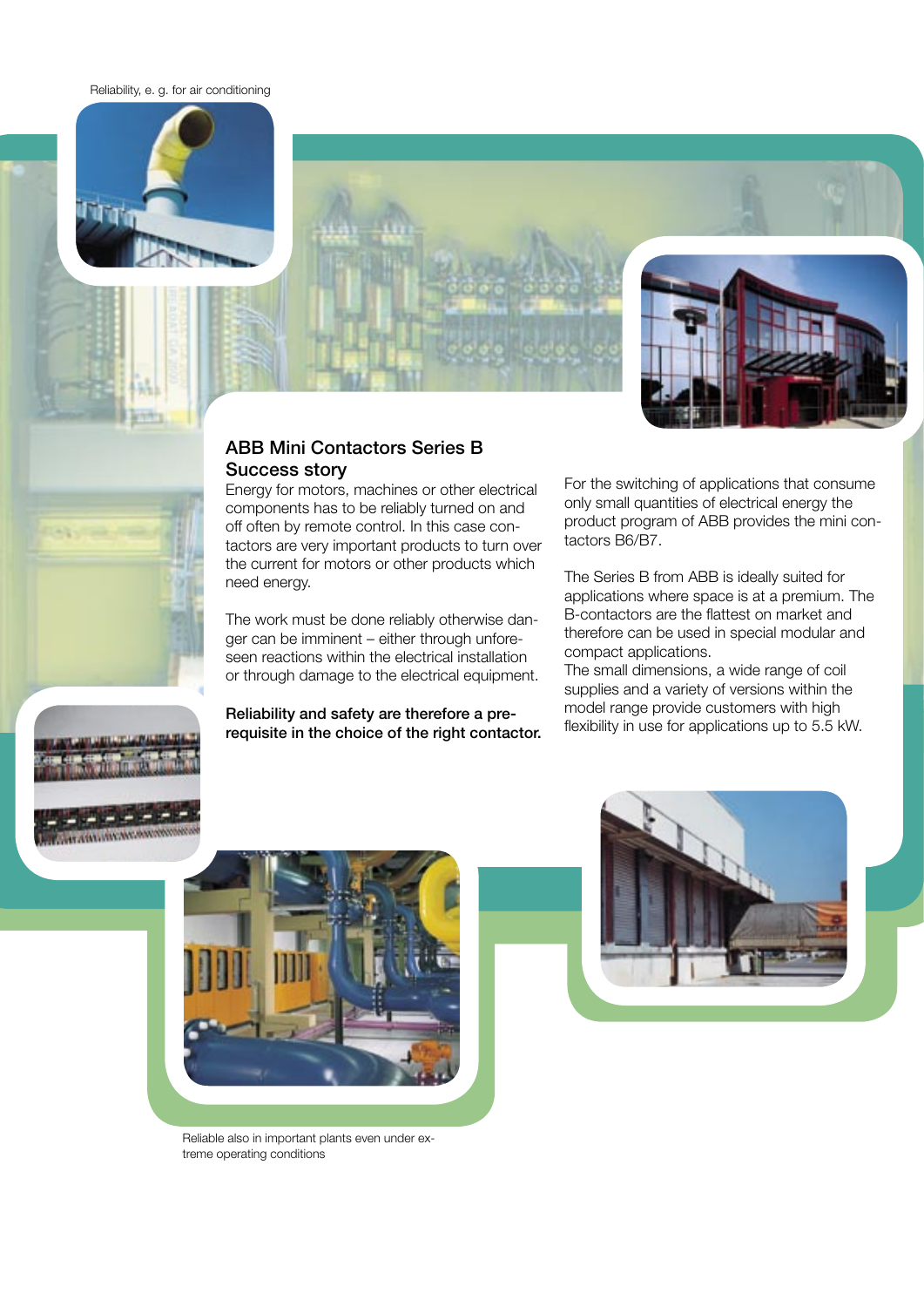



# The round up

Apart from being so compact, reliable, robust and powerful these cost-efficient contactors are also very flexible in usage.

#### Available Versions

Mini contactors and auxiliary contactors

- for connection with screws
- for flat pin connection
- with soldering pins
- special version for direct PLC connection
- high temperature versions
- wide range of coil supply

Moreover ABB Minicontactors are also available as compact reversing contactors VB 6, VB 7 and VB 6A, VB 7A. In these cases a mechanical interlock between the two contactors mechanically prevents the switchon of one contactor as long as that other contactor is still on. This is achieved through normal interlock in the models VB 6 and VB 7 or through an interlock with mechanical safety blocking function in VB 6A, VB 7A that deenergizes both contactor coils for more than 50 ms to avoid a phase to phase short circuit.



The flattest contactor on the market





Reliable mechanical interlocking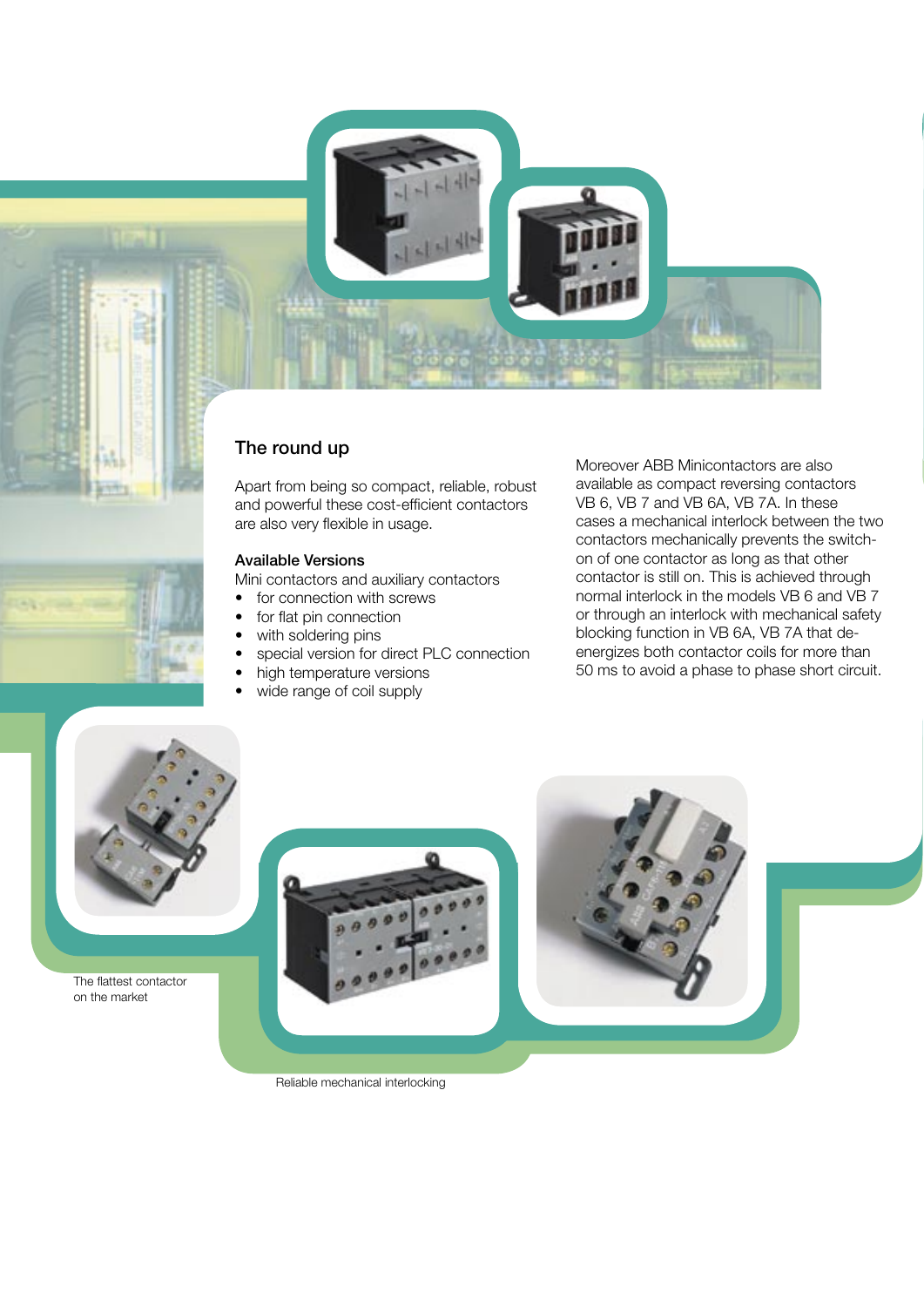Also for small, modular starter combinations





### The Applications

Typical applications for the series B mini contactors can be found in building installations for the control of the lighting, shades- and airconditioning-control as well as for example in saunas, car-washes, in sewing machines or electrical saws. Furthermore mini contactors are used for automated doors, the control of greenhouses or in small compressors and pumps.

### The Benefits

The advantages of ABB minicontactors series B:

- Powerful
- Reliable
- Robust
- Flexible in use
- Safe operation
- Compact size space saving
- Available in various models wide area of application



Small, yet powerful: the biggest customer benefit

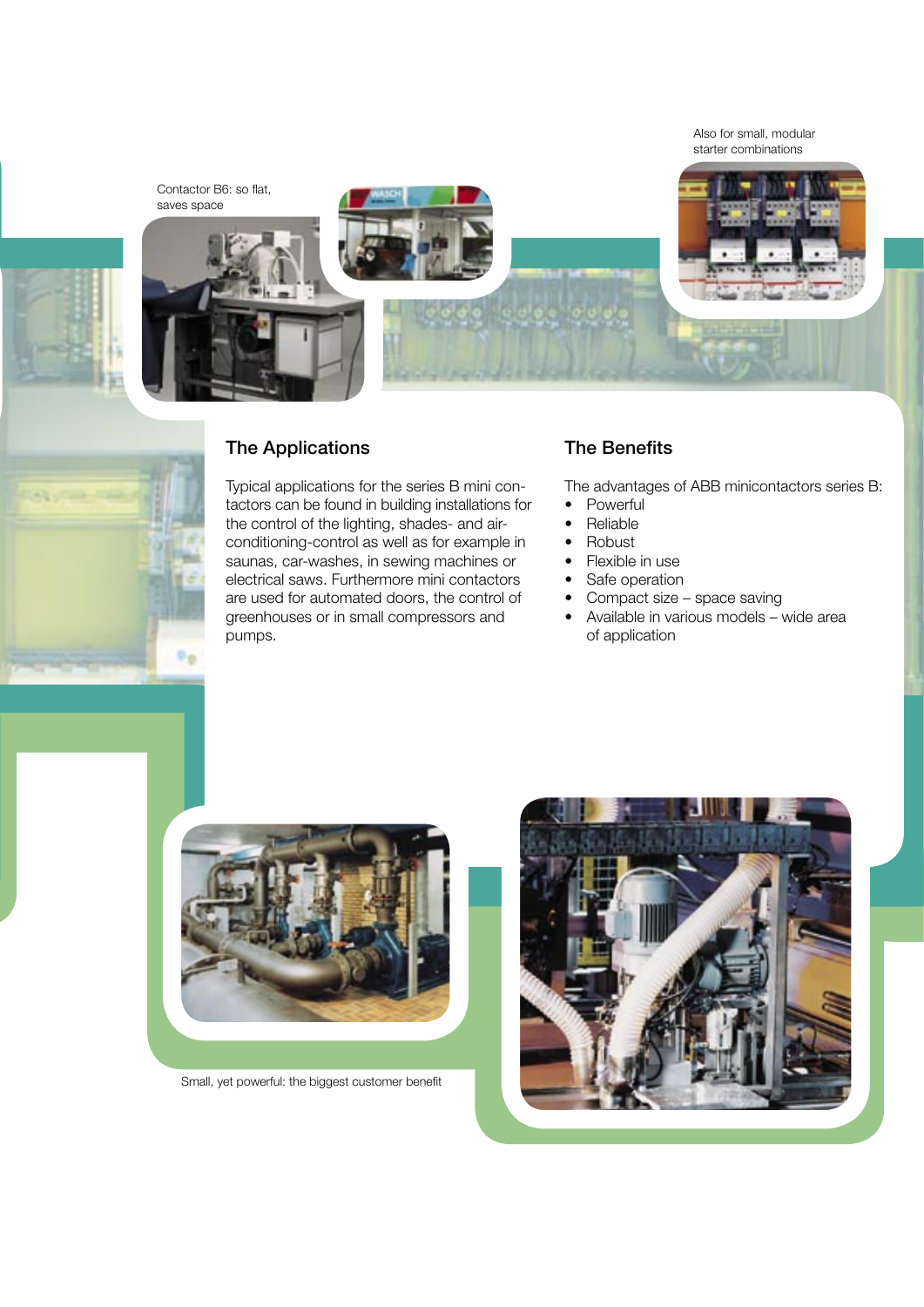## General technical data

Operating temperature:  $-25 ... +55^{\circ}$  C (up to 80 $^{\circ}$  C on req.) Mechanical life time: 10 Mio switches Electrical life time: 800.000 up to ... see catalogue Rated operating voltage: 12 ... 600 V AC Rated operating frequency: 0 ...400 Hz for coil supply Control circuit: 12 V DC ... 240 V DC/AC Special version with low coil consumption for direct connection to PLC Mounting position: optional Shock proved: 10 g Mounting for wall and DIN rails

#### Rated operating current and power

|                                          | B6      |         |
|------------------------------------------|---------|---------|
| Switching of heatings (AC-1)             |         |         |
| Rated operational current I <sub>e</sub> | 16 A    | 20 A    |
| Rated operational power                  |         |         |
| 230 V AC 3 $\sim$                        | 6.4 kW  | 8.0 kW  |
| 400 V AC 3 $\sim$                        | 11.0 kW | 13.8 kW |
| Switching of motors (AC-3)               |         |         |
| Rated operational current I <sub>e</sub> | 9 A     | 12 A    |
| Rated operational power                  |         |         |
| 230 V AC 3 $\sim$                        | 2.2 kW  | 3.0 kW  |
| 400 V AC 3 $\sim$                        | 4.0 kW  | 5.5 kW  |
|                                          |         |         |





Modular solution in small enclosure



Printed circuit boards with sold B-contactor:

- A compact and totally integrated solution: electronic control circuits and energy flow in 1 module
- A safety and reliable disconnected solution: the electronic board controls the data circuits the B-contactor switches the energy